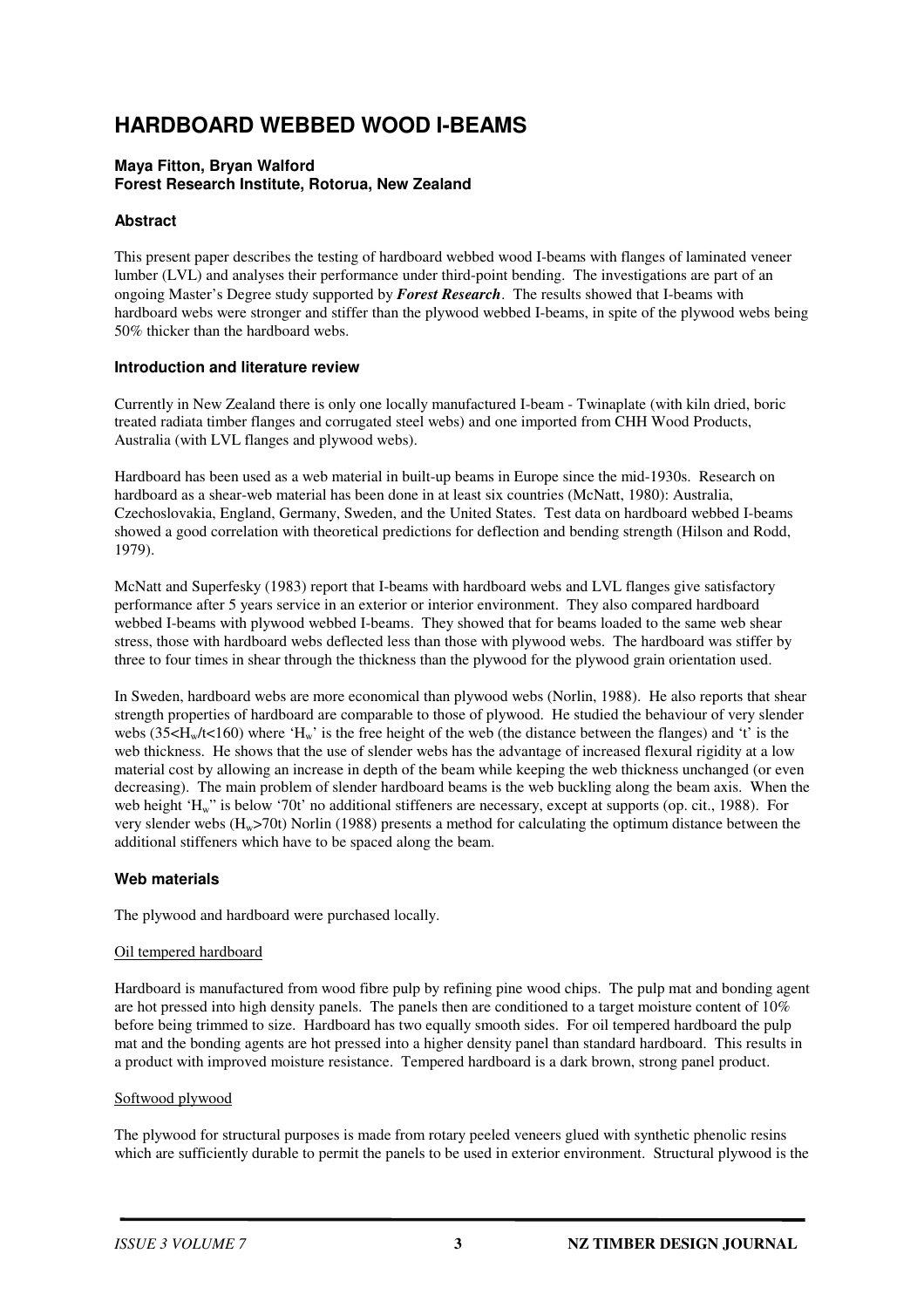only sheet material in New Zealand with properties defined in published engineering design codes (NZS 3603:1993-Code of practice for timber design).

## Modulus of rigidity and shear strength

Modulus of rigidity (G) and shear strength  $(V_R)$  of the panels used for wood I-beam webs were determined following the procedure specified in Large Panel-Shear Test, ASTM D 2719-1994 (Britton and Fitton, 1998). This test method is regarded as giving the most accurate measure of modulus of rigidity and is recommended for elastic test of materials to be used in stress analysis studies of structures. Two specimens of each material were prepared. Density at test for each of the panel materials was calculated after mechanical testing was completed. Table 1 presents the mean strength properties and density for each material. The strength values are applicable to short term loading. For other load durations, modification factors should be used. BS 5268:Part 2:1991 (Section 5) gives useful recommendations on the use of tempered hardboard for structural purposes, including suitable load duration factors.

| Web                          | Tempered hardboard | Plywood |  |  |  |  |
|------------------------------|--------------------|---------|--|--|--|--|
| Density at test              | 963                | 496     |  |  |  |  |
| $(kg/m^3)$                   |                    |         |  |  |  |  |
| Modulus of rigidity $G_{av}$ | 1944               | 460     |  |  |  |  |
| (MPa)                        |                    |         |  |  |  |  |
| Shear strength $V_R$         | 7.34               | 4.41    |  |  |  |  |
| MPa`                         |                    |         |  |  |  |  |

**Table 1**. Results from panel testing

The observed modes of failure during the panel shear tests were as follows:

- Hardboard the specimens failed suddenly and catastrophically, shattering into several pieces.
- Plywood the material did not fail catastrophically at maximum load and showed no obvious signs of failure.

The characteristic values of modulus of rigidity and shear strength for F11 grade plywood are given in AS 1720.1-1997 (section 5):

- modulus of rigidity 525 (MPa),
- shear strength 5.3 (MPa).

It can be seen that the values in table 1 are below the characteristic values for F11 grade plywood. The values obtained by the shear test (table 1) are closer to those for:

- F8 grade for modulus of rigidity,
- F7 grade for shear strength (see table 5.1, AS 1720.1-1997).

The likely reason for these discrepancies is that the veneer quality from the current crop of young trees is less than that on which the characteristic stresses were established.

## **Flange material**

#### Laminated veneer lumber

LVL is an engineered wood composite material produced from rotary peeled veneers, glued and assembled together so that the grain direction of the outer veneers and most of the other veneers, is in the longitudinal direction. Typically LVL is made from of 3 mm thick veneers. Hyspan, which will soon be available in New Zealand, has thicknesses of 45 or 63 mm with widths of 170 to 600 mm (see article in Issue 1 volume 7, NZ TDJ). CHH Wood Products is the only producer of LVL and I-beams in Australia. LVL is suitable for wood Ibeam flanges because it has relatively low weight, it is uniform, stronger than dimension timber, and is reliable factors which impact on the final design cost of the beams. For the wood I-beams in this study, LVL imported from Australia in 1989 was used. Table 2 shows the characteristic stresses for Hyspan.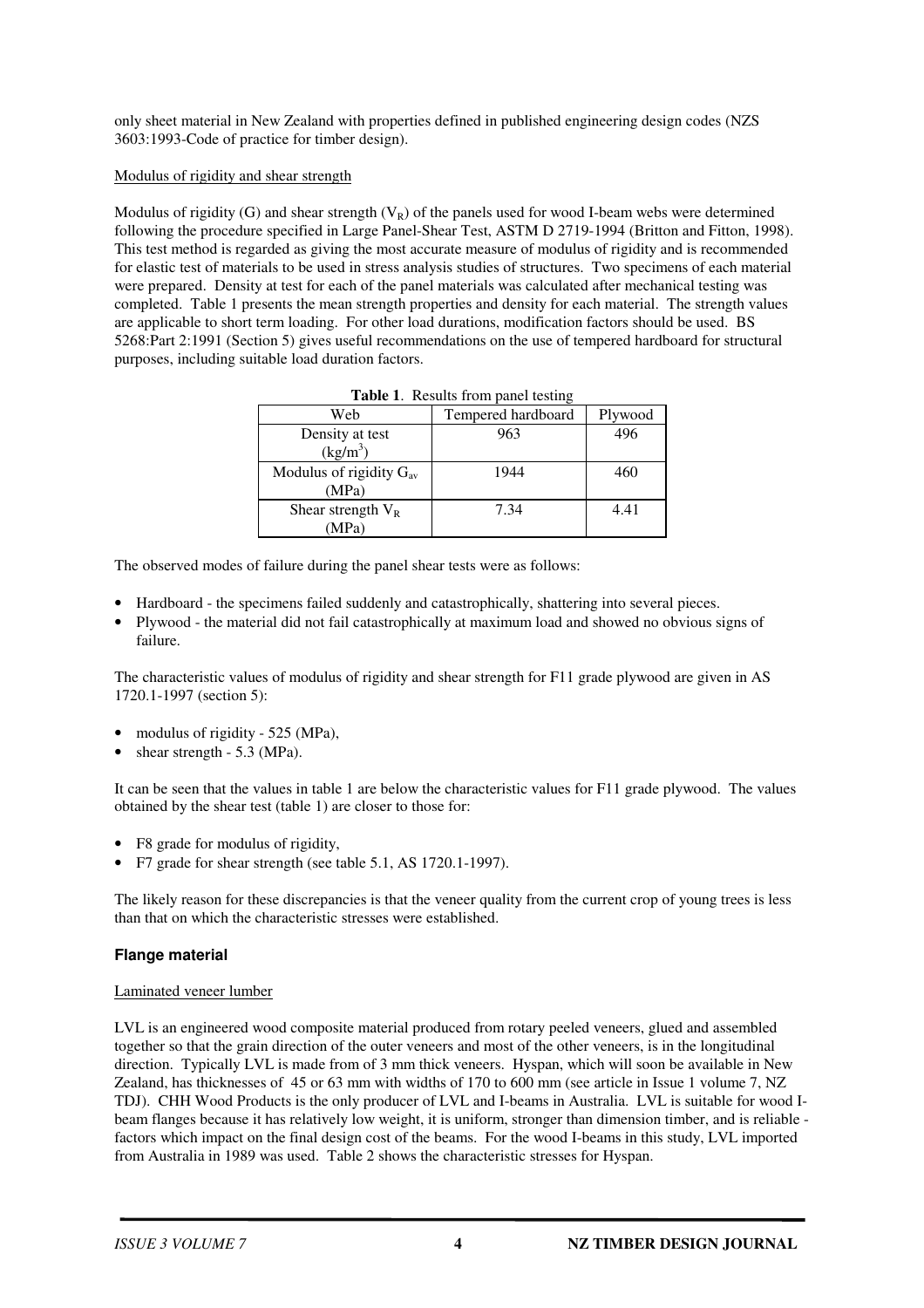| Table 2. Characteristic stresses for Hyspan (MPa). Source: CHH Engineered Wood Products, |  |
|------------------------------------------------------------------------------------------|--|
| Australia, 1998.                                                                         |  |

| Bending | Tension | Compression | Shear | Modulus of | Modulus of |
|---------|---------|-------------|-------|------------|------------|
|         |         |             |       | elasticity | rigidity   |
| 42      | דר      |             | 4.5   | 13200      | 650        |

The modulus of elasticity of the flanges was determined from bending tests over a span of 4.2 m under thirdpoint loading. The average value of modulus of elasticity of the two (top and bottom) flanges is given in table 3 and was used for the beam calculations.

|                               | Beam code          | Web       | E     |
|-------------------------------|--------------------|-----------|-------|
| $L=5.9m$                      | $L=3.9m$           |           | (GPa) |
| A1 300                        | K <sub>1</sub> 300 | plywood   | 13.75 |
| A <sub>2</sub> 300            | K <sub>2</sub> 300 | plywood   | 13.75 |
| C1 300                        | L1 300             | hardboard | 16.15 |
| C <sub>2</sub> 300            | L <sub>2</sub> 300 | hardboard | 15.85 |
| Average modulus of elasticity | 14.9               |           |       |

**Table 3**. Results from testing of modulus of elasticity of LVL

The shaded cells of table 3 show that the average modulus of elasticity of the tested LVL is higher than the published value by 13% (table 2).

#### **Adhesive**

The joints of the wood I-beams (web-web and web-to-flange joints) were made using epoxy resin HPR5. HPR5 is a new generation adhesive which consists of a turbid liquid resin (part A) and a clear liquid curing agent (part B) mixed in a given ratio. Table 4 presents some of the typical cured properties of HPR5.

|  | <b>Table 4.</b> Typical average cured properties of HPR5 (MPa). Source: Adhesive Technologies Ltd. Auckland |  |  |  |  |  |  |  |
|--|-------------------------------------------------------------------------------------------------------------|--|--|--|--|--|--|--|
|--|-------------------------------------------------------------------------------------------------------------|--|--|--|--|--|--|--|

| Tensile lap shear | Tensile lap shear | Tensile lap shear | Tensile strength   | Flexural strength  |
|-------------------|-------------------|-------------------|--------------------|--------------------|
| @ $-55^{\circ}$ C | @25°C             | $@50^{\circ}C$    | (room temperature) | (room temperature) |
| 29.6              | 79                | 6.9               | 55.8               | 89.6               |

## **Construction of the beams**

The beams are described in figure 1.



**Figure 1.** Cross-section of the I-beams

Wood I-beams with codes A1 300, A2 300, C1 300 and C2 300 failed at shear between the load point and the support. Because the remaining portions of those beams were intact, they were cut down to 4 m after testing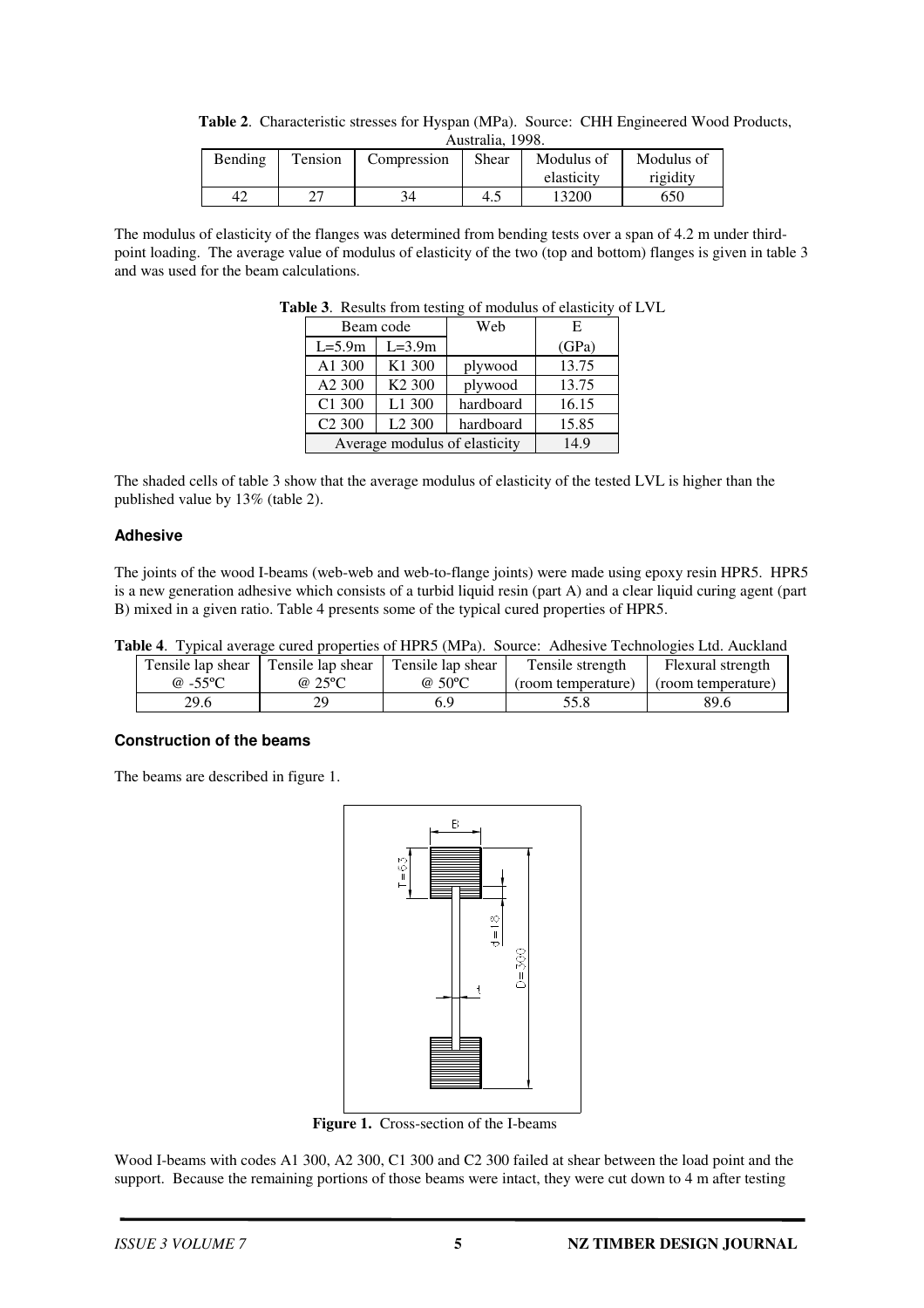and retested at a span of 3.9 m. The shorter span beams were given new codes - K1 300, K2 300, L1 300 and L2 300 (table 5).

| <b>Beam</b>        | Web       |      | B    | $I_{x}$            | Z.              | Web          | <b>Buckling</b>    |
|--------------------|-----------|------|------|--------------------|-----------------|--------------|--------------------|
| code               |           | (mm) | (mm) | (mm <sup>4</sup> ) | $\text{(mm}^3)$ | stiffeners   | restraints         |
| A1 300             | plywood   | 9    | 63   | 118792832          | 791952          | no           | $4 \omega$ 1200 mm |
| A <sub>2</sub> 300 | plywood   | 9    | 63   | 118792832          | 791952          | no           | 4 @ 1200 mm        |
| C <sub>1</sub> 300 | hardboard | 6    | 63   | 118723374          | 791489          | no           | 4 @ 1200 mm        |
| C <sub>2</sub> 300 | hardboard | 6    | 63   | 118723374          | 791489          | no           | 4 @ 1200 mm        |
| K <sub>1</sub> 300 | plywood   | 9    | 36   | 69895886           | 465973          | at supports  | 3 @ 1000 mm        |
| K <sub>2</sub> 300 | plywood   | 9    | 36   | 69895886           | 465973          | at supports  | 3 @ 1000 mm        |
|                    |           |      |      |                    |                 | and at loads |                    |
| L <sub>1</sub> 300 | hardboard | 6    | 36   | 69826428           | 465510          | at supports  | 3 @ 1000 mm        |
| L2300              | hardboard | 6    | 36   | 69826428           | 465510          | at supports  | 3 @ 1000 mm        |
|                    |           |      |      |                    |                 | and at loads |                    |

**Table 5.** Description of the wood I-beams

Section properties were calculated from the following expressions:

 $I_x$  = the total net moment of inertia (second moment of area) about X-X axis, which was calculated without using a transformed section analysis.

$$
I_x = I_w + I_{fl} (mm^4)
$$
 (1)

$$
I_w = \qquad \qquad the net moment of inertia of the web
$$

$$
I_{w} = \frac{t_{eff} (D - 2T + 2d)^{3}}{12}
$$
 (2)

For the computation of bending stress of plywood webbed wood I-beams, the net moment of inertia is based on parallel plies plus 0.03 times plies perpendicular to the span (AS 1720.1-1997, section 5, table 5.4 and Appendix J).

$$
t_{eff} = 6 + 0.03 \times 3 = 6.09 \text{ (mm)}
$$
 (3)

 $I_{\rm fl}$  = the net moment of inertia of the flange

$$
I_{\rm fl} = \frac{B[D^3 - (D - 2T)^3]}{12}
$$
 (4)

Z = the section modulus (a geometrical property of the beam)

$$
Z = \frac{2I_x}{D} \text{ (mm}^3)
$$
 (5)

#### Flange-to-web joints

The flange-to-web joint was a square-edged web glued into routed groove (slot).

#### Web-web joint

The web ends were butt jointed. Splice plates were centred and glued over the full contact area without staples. The splice plates were made of the same material as the webs with lengths twelve times the panel thickness. A gap of about 6 mm was left between the plates and the flanges.

#### Web stiffeners

Web stiffeners were cut from plywood with thickness 18 mm and width 50 mm. The arrangement can be seen from table 5. A gap of about 3 mm was left between the web stiffener and the compression flange at bearing ends and between the web stiffener and the tension flange at load points. The other end of the web stiffener was installed in tight contact with the bottom or top flange. The gap prevents the web stiffener from pushing the flanges apart when the bending deflection is large (Leichti *et al*., 1990).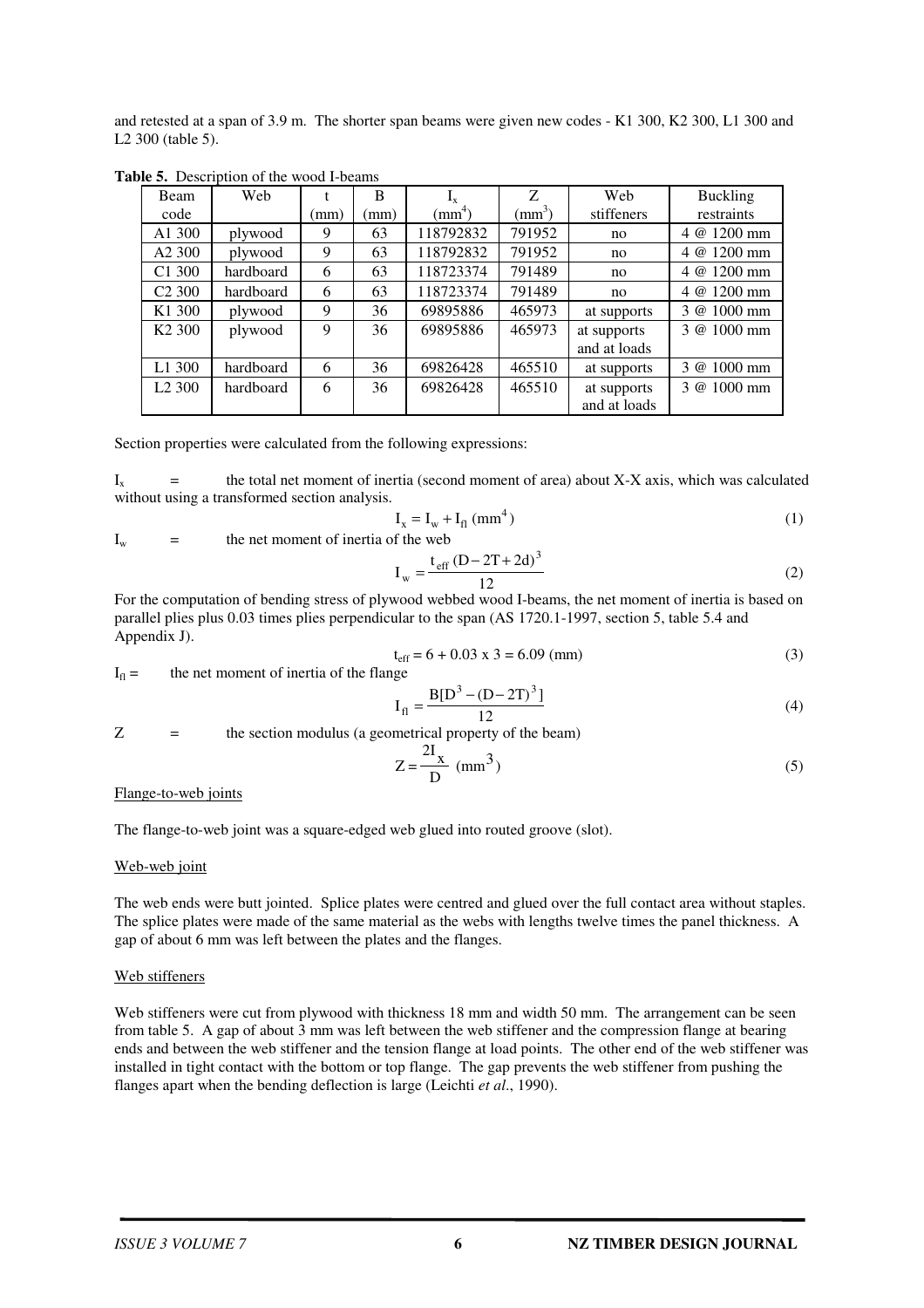### **Design method**

#### Deflection formulas

The deflection of a wood I-beam is taken as a sum of the calculated deflections due to bending and to shear. This can be expressed as:

$$
\Delta = \Delta_{\rm b} + \Delta_{\rm s} \text{ (mm)} \tag{6}
$$

$$
\Delta_{\rm b} = \frac{23 \text{PL}^3}{1296 \text{EI}_{\rm x}} \text{ (mm)}\tag{7}
$$

where  $\Delta_b$ 

 $\Delta$  = total deflection  $\Delta_b$  = bending deflection  $P =$  total load  $L =$  span  $E$  = modulus of elasticity of the flange material ( table 3). Shear deflection was calculated using APA, supplement 2, formula.

> KPL  $=\frac{1}{6G_w A}$  (mm) (8)

and  $\Delta_s$ 

w  $\Delta_{s}$  = shear deflection A = cross-sectional area of the beam  $A = 2(BxT) + t(D-2T)$  (mm<sup>2</sup>)  $)$  (9)  $G_w$  = modulus of rigidity of the web (table 1).<br>  $K$  = factor determined by the beam cross-sec = factor determined by the beam cross-section and is given below:

$$
K = \frac{\frac{9}{2} \left[ \frac{1}{p} (1-s) + s \right] \left[ \frac{1}{p^2} \left[ \frac{s^5}{2} - s^3 + \frac{s}{2} \right] + \frac{1}{p} \left[ -s^5 \left( \frac{3}{30\beta} + \frac{2}{3} \right) + s^3 \left( \frac{1}{3\beta} + \frac{2}{3} \right) - \frac{s}{2\beta} + \frac{8}{30\beta} \right] + \frac{8s^5}{30} \right]}{\left[ \frac{1}{p} (1-s^3) + s^3 \right]^2}
$$
(10)

$$
\beta = \frac{G_{\text{fl.}}}{G_{\text{w}}}
$$
\n(11)

$$
p = \frac{t}{B} \tag{12}
$$

$$
s = \frac{D - 2T}{D} \tag{13}
$$

 $G<sub>fl</sub>$  = modulus of rigidity of the flange (table 2)

The other notations are shown in figure 1.

Table 6 summarises the factor 'K' for the I-beams:

| Table 6. Section factor, K. |      |
|-----------------------------|------|
| Beam code                   | K    |
| A1 300, A2 300              | 3.29 |
| C1 300, C2 300              | 4.84 |
| K1 300, K2 300              | 2.19 |
| L1 300, L2 300              | 3.18 |

The expected stiffness of the beam, 
$$
\frac{P}{\Delta}
$$
, is calculated from equations 6, 7 and 8:  

$$
\frac{P}{\Delta} = \frac{1}{\frac{23L^3}{1296EI_x} + \frac{KL}{6G_wA}}
$$
(kN/mm) (14)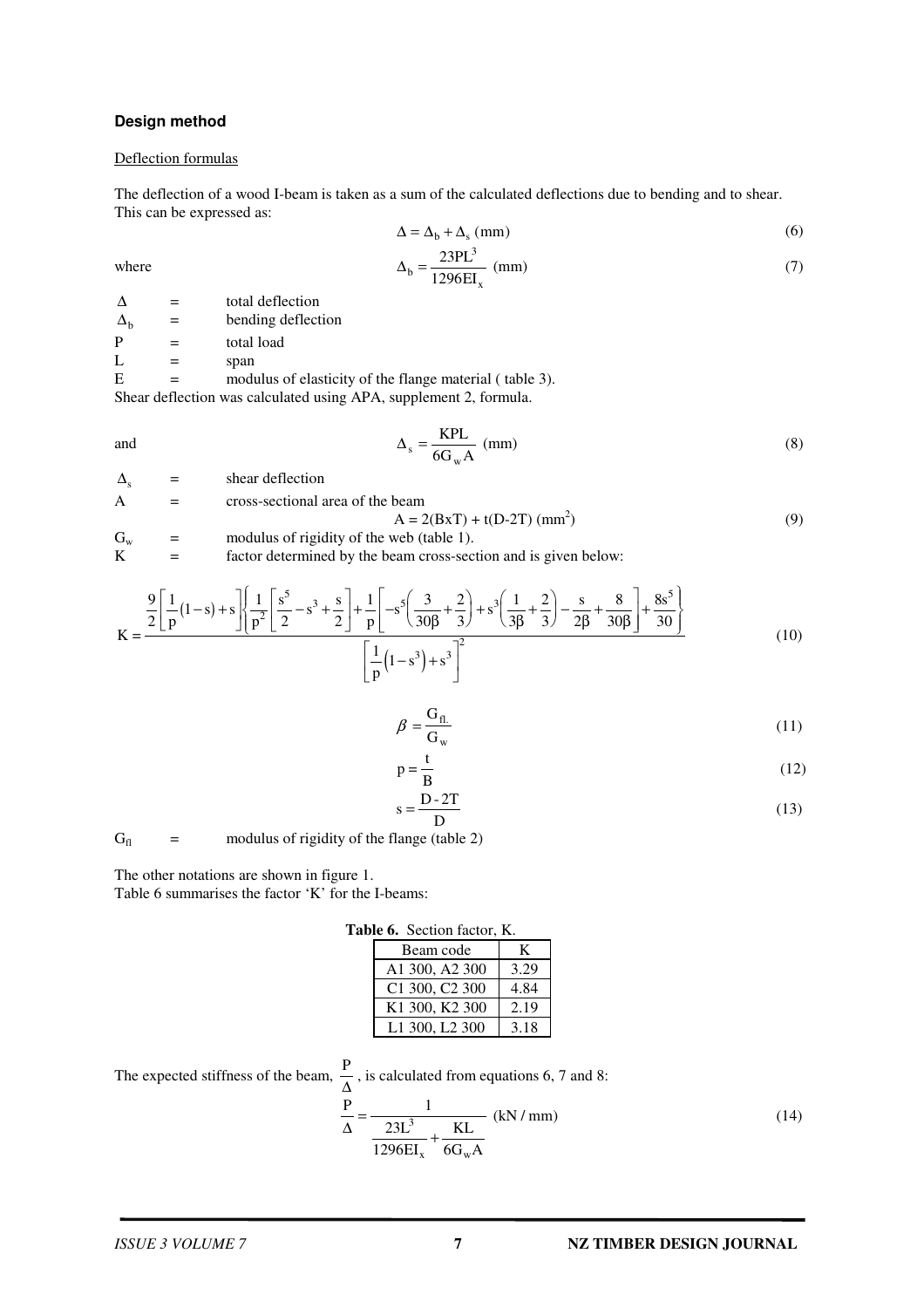# **Bending test arrangements**

Third point bending tests on the beams were carried out on the laboratory strong-floor at *Forest Research*. The beams were loaded upwards and were restrained at their ends by attachments connected to the strong-floor. Figure 2 shows the arrangement of the testing equipment. Total specimen deflection was measured below the beam at mid-point and recorded as a load/deflection curve on a x-y plotter. Buckling restraints were provided at appropriate intervals along the span (see table 5). The rate of loading of the beams was such that failure would be achieved in 3 to 5 minutes.



**Figure 2. Third-point loading arrangement**

## **Wood I-beams failure modes**

I-beams with span 5.9 m

a) Plywood webbed wood I-beams

The webs of the two I-beams buckled at the end reaction. The beams failed near the tension flange by web crushing (figure 3). It was assumed that the web buckling and crushing was caused by a lack of vertical stiffeners at the supports.

#### b) Hardboard webbed wood I-beams

The I-beams failed explosively in shear breaking the web into several pieces (figure 4) between one of the load points and the end of the beam. The cracks ran at a slope of about 45º. The difference in the failure modes between C1 300 and C2 300 was that the web of C2 300 buckled at one of the end reactions. The reason is that the beam was not supplied with vertical stiffeners at support to prevent the buckling.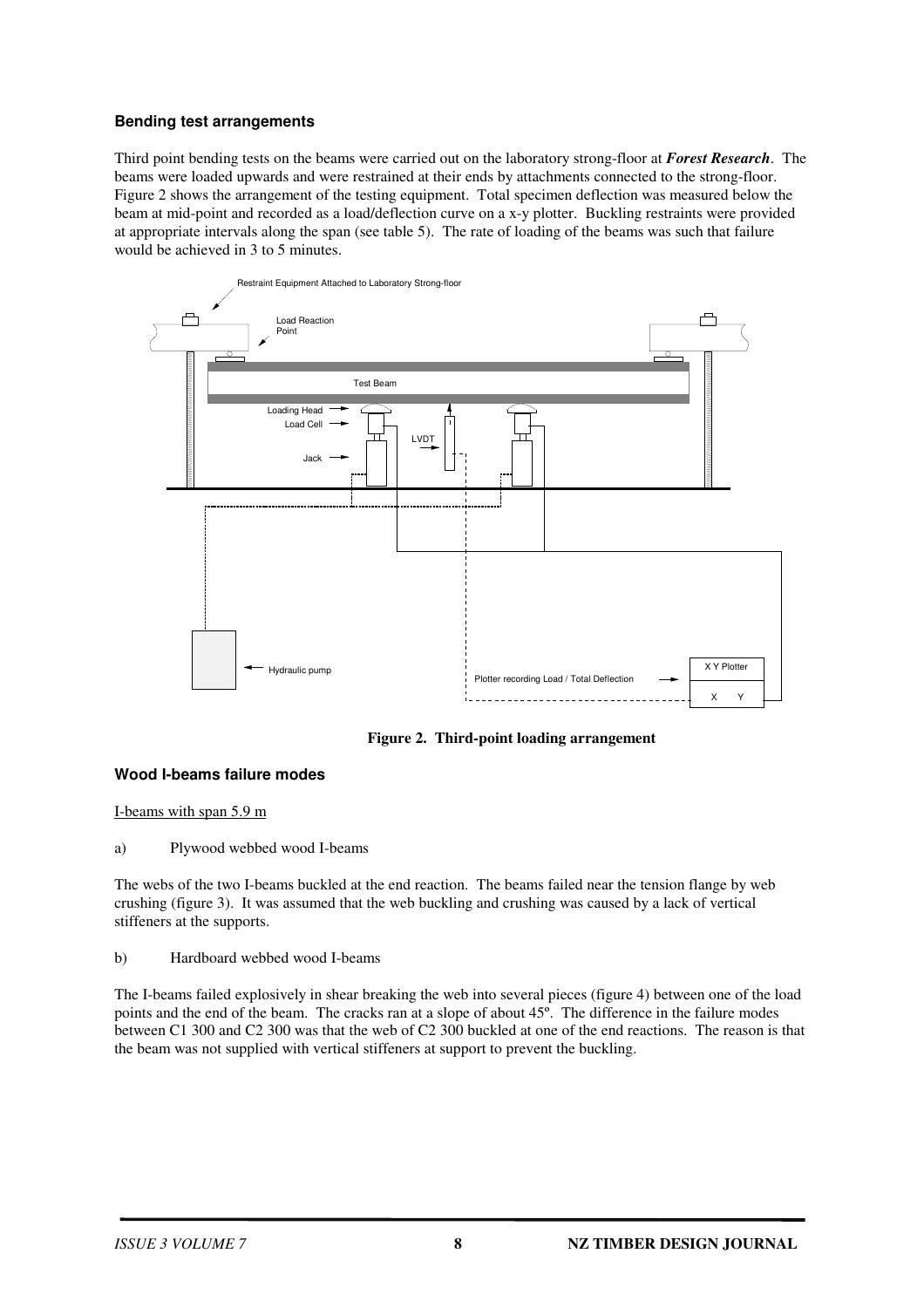**Figure 3. Beam A1 300. Web crushing near the tension flange.**

**Figure 4. Beam C1 300. Hardboard web failure.**

I-beams with span 3.9 m

a) Plywood webbed wood I-beams

The compression flanges of the two I-beams buckled sideways between the load points. The sideway buckling of the beams caused adjacent buckling of the web without any web-web or web-to-flange joints failure. Further load increase caused an 'S' curve to develop in the beams and a significant end rotation at reaction points (figure 5). Beam K1 300 failed by buckling of the compression flange while the web of beam K2 300 crushed near the compression flange as can be seen from figure 6. It is believed that the significant end rotation and the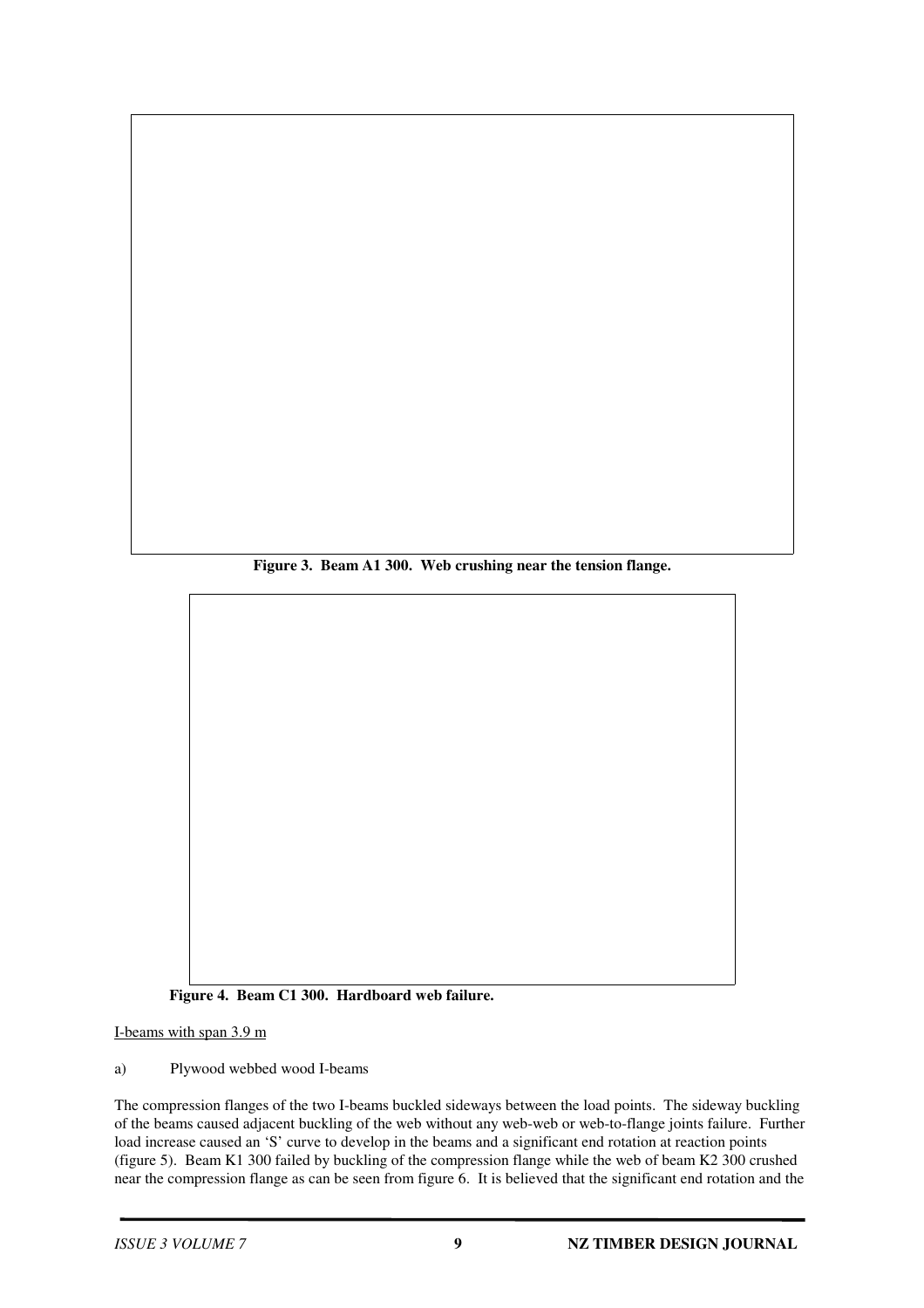buckling of beam K2 300 caused the web crushing (see figure 6). It was observed that the gap left between the stiffener at the end of the beam K2 300 and the compression flange was bigger than normally specified by most of the manufacturers (about 3 mm) and the web crushing continued through the gap.

b) Hardboard webbed wood I-beams

The two I-beams presented a typical shear failure located between one of the load points and the end reaction of the beam (figure 7). The web failure did not cause web-to-flange failure or pulling out the stiffeners. The compression flange of the beam L2 300 buckled between one of the supporting ends and the lateral restraint

The failure modes of the wood I-beams with plywood and hardboard webs (span 3.9 m) suggests that an additional lateral support was required - a fully restrained compression flange and a lateral support at bearings to prevent rotation and displacement. In practice buckling of I-beams supporting flooring is not a problem as the compression (the top) flange is fully restrained.

The results showed good bonding for all the beams as there were no failures in the web-to-flange or in the webweb joints.

**Figure 5. Beam K1 300. The figure shows the beam buckling and end rotation.**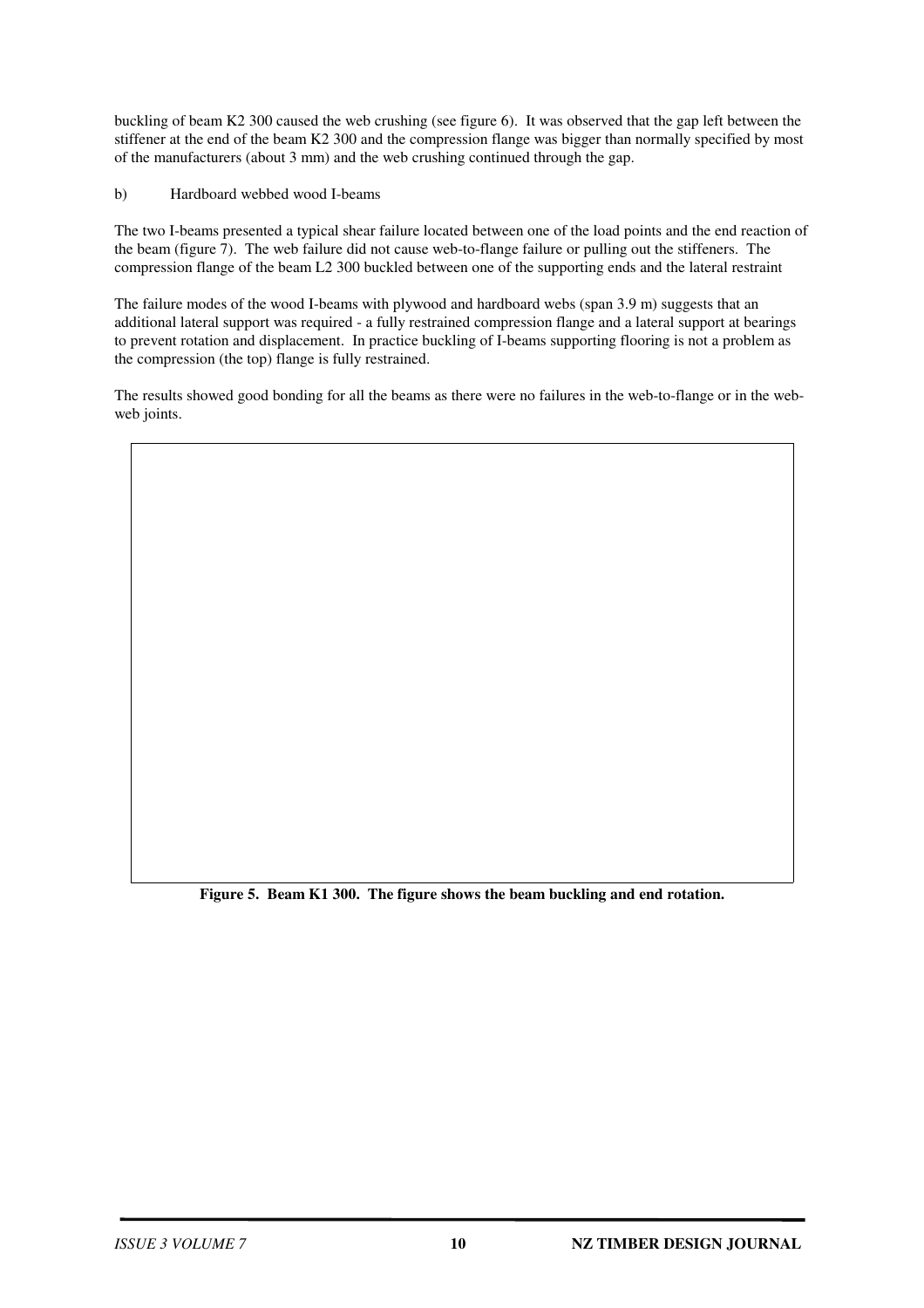**Figure 6. Beam K2 300. End rotation and buckling.**

**Figure 7. Beam L1 300. Shear failure between end reaction and load point.**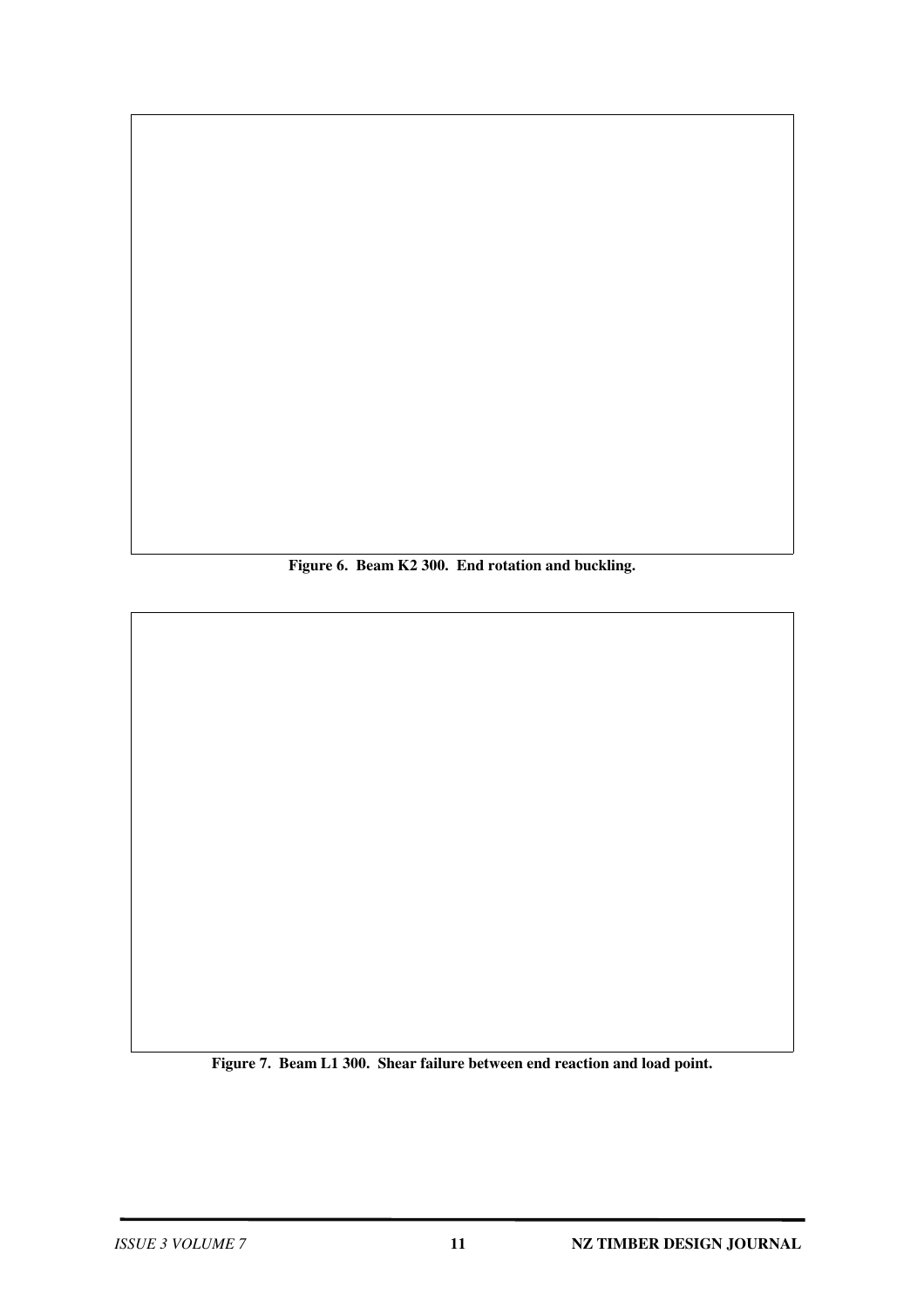#### **Results and discussion**

Table 7 summarises the experimental and design data of the wood I-beams. The shaded cells show the ratio of the observed properties of the I-beams and their design values. The results were in good agreement with the design data. The ratios of observed to expected properties ranged from 0.84 to 1.54 with an average of 1.10. The critical failure values (the beams failed in shear or buckling) are indicated in bold.

| Beam               | $P_{ult}$ | P<br>$Stiffness - (kN/mm)$                                                     |          |      |       | Strength of flanges<br>(MPa) |                         |         | Shear strength<br>(N) |             |  |
|--------------------|-----------|--------------------------------------------------------------------------------|----------|------|-------|------------------------------|-------------------------|---------|-----------------------|-------------|--|
| code               | (kN)      | Expected                                                                       | Observed | Obs. | $F_t$ | $F_{obs}$                    | $F_{\rm obs}/F_{\rm t}$ | $V_{R}$ | $V_{obs}$             | $V_{obs}$ / |  |
|                    |           |                                                                                |          | exp  |       |                              |                         |         |                       | $\rm V_R$   |  |
| A1 300             | 19.2      | 0.3365                                                                         | 0.3933   | 1.17 | 27    | 23.8                         | 0.88                    | 4.41    | 4.35                  | 0.99        |  |
| A <sub>2</sub> 300 | 18.2      | 0.3365                                                                         | 0.3746   | 1.11 | 27    | 22.6                         | 0.84                    | 4.41    | 4.13                  | 0.94        |  |
| C <sub>1</sub> 300 | 26.0      | 0.4601                                                                         | 0.5063   | 1.10 | 27    | 32.3                         | 1.20                    | 7.34    | 8.95                  | 1.22        |  |
| C <sub>2</sub> 300 | 22.8      | 0.4526                                                                         | 0.5049   | 1.12 | 27    | 28.3                         | 1.05                    | 7.34    | 7.85                  | 1.07        |  |
| K <sub>1</sub> 300 | 20.0      | 0.6240                                                                         | 0.6588   | 1.06 | 27    | 27.9                         | 1.03                    | 4.41    | 4.50                  | 1.02        |  |
| K <sub>2</sub> 300 | 17.9      | 0.6240                                                                         | 0.6701   | 1.07 | 27    | 25.0                         | 0.93                    | 4.41    | 4.03                  | 0.91        |  |
| L1 300             | 29.9      | 0.8896                                                                         | 0.9831   | 1.11 | 27    | 41.7                         | 1.54                    | 7.34    | 10.3                  | 1.41        |  |
| L <sub>2</sub> 300 | 24.7      | 0.8759                                                                         | 1.0686   | 1.22 | 27    | 34.5                         | 1.28                    | 7.34    | 8.52                  | 1.16        |  |
|                    |           |                                                                                |          | 1.12 |       |                              | 1.09                    |         |                       | 1.09        |  |
|                    |           |                                                                                |          |      |       |                              |                         |         |                       |             |  |
|                    |           | Comparison of the average values for hardboard and plywood webbed wood I-beams |          |      |       |                              |                         |         |                       |             |  |
| (1)                | 25.85     | 0.67                                                                           | 0.77     | 1.14 |       | 34.2                         | 1.27                    | 7.34    | 8.90                  | 1.21        |  |
| (2)                | 18.82     | 0.48                                                                           | 0.52     | 1.10 |       | 24.8                         | 0.92                    | 4.41    | 4.25                  | 0.96        |  |
| (1)/(2)            | 1.37      | 1.40                                                                           | 1.48     |      |       | 1.38                         |                         | 1.66    | 2.09                  |             |  |

**Table 7**. Summary of experimental and design data.

(1)  $=$  average value for hardboard webbed wood I-beams (C 300+L 300) (2) = average value for plywood webbed wood I-beams (A 300+K 300)

In table 7 the following formulas and definitions apply:

| $P_{ult}$                                | = | ultimate load                                      |
|------------------------------------------|---|----------------------------------------------------|
| $\frac{P}{\Delta}$ is from equation (14) |   |                                                    |
| $F_t$                                    | = | characteristic stress in tension for LVL (table 2) |
| $F_{obs}$                                | = | observed modulus of rupture                        |
| $P_{ult}$ L                              |   |                                                    |

$$
F_{obs} = \frac{P_{ult} L}{6Z} \text{ (MPa)}\tag{15}
$$

Z is from equation (5)

 $V_R$  = strength in shear (table 1)<br> $V_{obs}$  = observed shear stress in w

 $=$  observed shear stress in web

$$
V_{obs} = \frac{P_{ult} Q}{2t I_x} (N)
$$
 (16)

For  $I_x$  see equations (1), (2) and (4).

Q = statical moment (first area moment)  $Q = Q_w + Q_{fl} (mm^3)$  $)$  (17)

 $Q_w$  = statical moment of the web

$$
Q_w = t_{eff} x \frac{(D - 2T + 2d)^2}{8}
$$
 (18)

 $t_{\text{eff}}$  is from equation (3)

 $Q<sub>fl</sub>$  = statical moment of the flanges

$$
Q_{fl} = A_{fl} x \frac{D - T}{2}
$$
 (19)

 $A_{fl}$  = net flange area (all web material removed). Table 8 shows the net flange areas of the beams.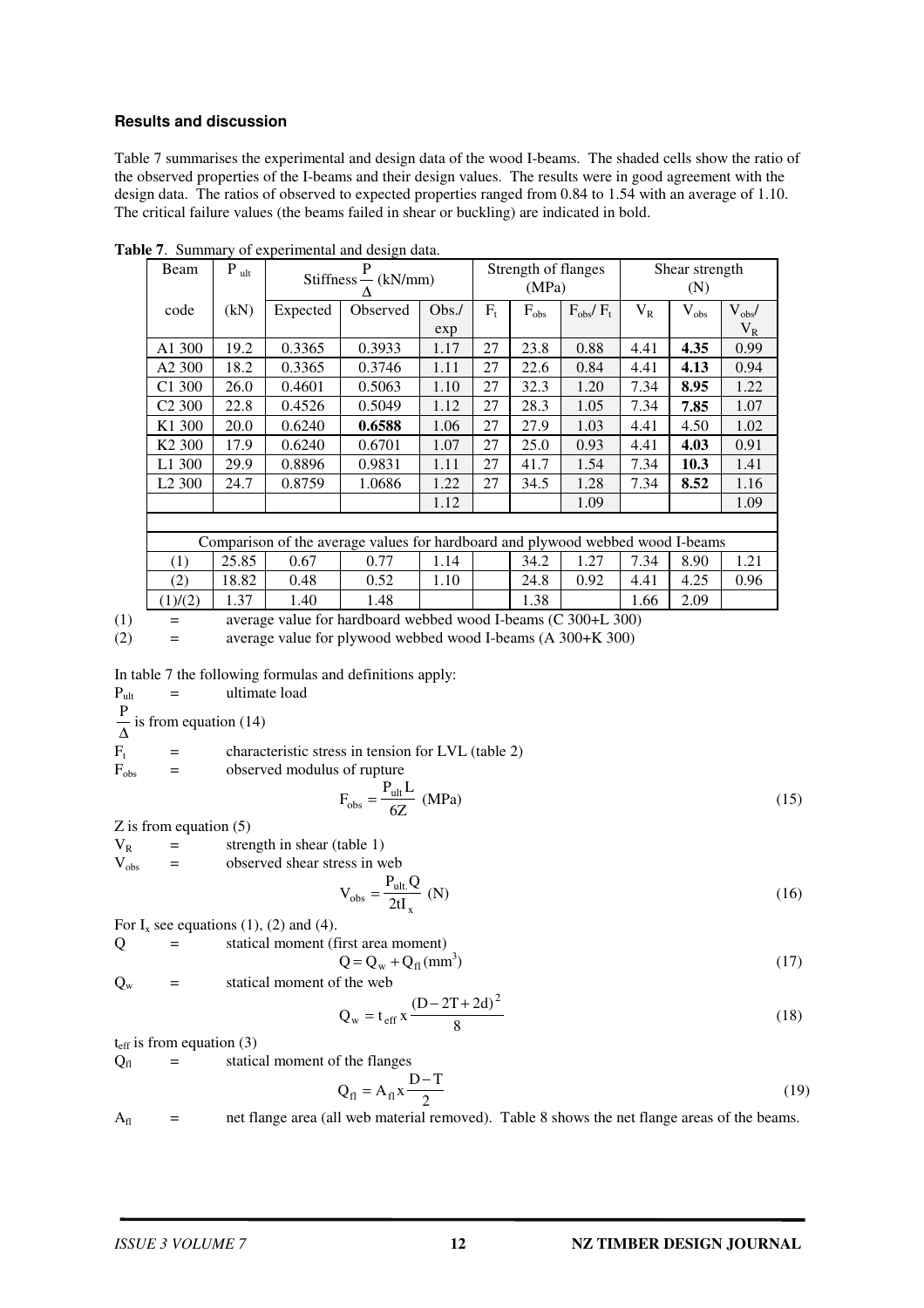| Beam code                              | Net flange area $A_{fl}$ |
|----------------------------------------|--------------------------|
|                                        | $\text{mm}^2$ )          |
| A1 300, A2 300                         | 3807                     |
| C1 300, C2 300                         | 3861                     |
| K <sub>1</sub> 300, K <sub>2</sub> 300 | 2106                     |
| L1 300, L2 300                         | 2160                     |

#### **Table 8. Net flange area of the beams.**

#### Stiffness

The average observed stiffness of the beams, as a ratio of load to deflection, was higher than the expected stiffness by 12%. There was a good agreement (see the last row of table 7) between the expected difference in stiffness of hardboard and plywood webbed I-beams (ratio of 1.4) and the observed difference in stiffness (ratio of 1.48). The fact that the hardboard webbed I-beams were stiffer than those with plywood webs is thought to be due to two main effects:

• The higher stiffness of the flanges used for hardboard webbed I-beams

As can be seen from table 3 the difference in the flange stiffness is 16%. The influence of flange stiffness on the load capacity was investigated by different authors. For example, Samson (1983) showed that more than 50% of the variation in load-carrying capacity of I-beams is due to the variation of the tension flange. He compared the load capacity in flexure of 100 double-web I-beams with flanges of three lumber laminations and waferboard webs. He found that the maximum load was correlated linearly to the average stiffness of the tension flange laminations.

#### The web material

Leichti *et al.* (1990) found that the web material had a significant effect on I-beam stiffness and load capacity. Superfesky and Remaker (1978) investigated 6.4 mm hardboard and 6.4 mm plywood webbed I- beams under short-term destruction loading. They reported that the strength and stiffness of plywood webbed I-beams was about half that of the hardboard webbed beams.

#### Bending strength

The average ratio of observed bending strength to expected characteristic strength was 1.09. Hardboard webbed I-beams were stronger than plywood webbed I-beams by 38%. As can be seen from the last rows of table 7 the observed bending strength of hardboard webbed I-beams was higher than the expected flange stress by 27% while for the plywood webbed I-beams the bending strength was lower by 8%. This lower value, however, did not cause failure in bending.

#### Shear strength

The ratio of design shear strength of hardboard to shear strength of plywood was 1.66 while the observed average ratio was 2.09. The average shear strength of plywood (4.25 MPa) was lower than the theoretical by 3.6%. This tends to show that the short term shear strength value for F11 plywood is probably close to the observed value. On the other hand the good shear strength of hardboard indicates that probably the average value derived from the panel shear test underestimates the panel properties.

## **Conclusions**

The conclusions below are based on short-term third point loading of four hardboard webbed wood I-beams and four plywood webbed I-beams.

- Thin oil tempered hardboard manufactured in New Zealand performs well compared to plywood.
- The shear strength was higher for hardboard than for plywood in spite of its thinner dimension.
- Hardboard has potential as a web material in manufacturing wood I-beams. However, further study is required due to the limited test data.